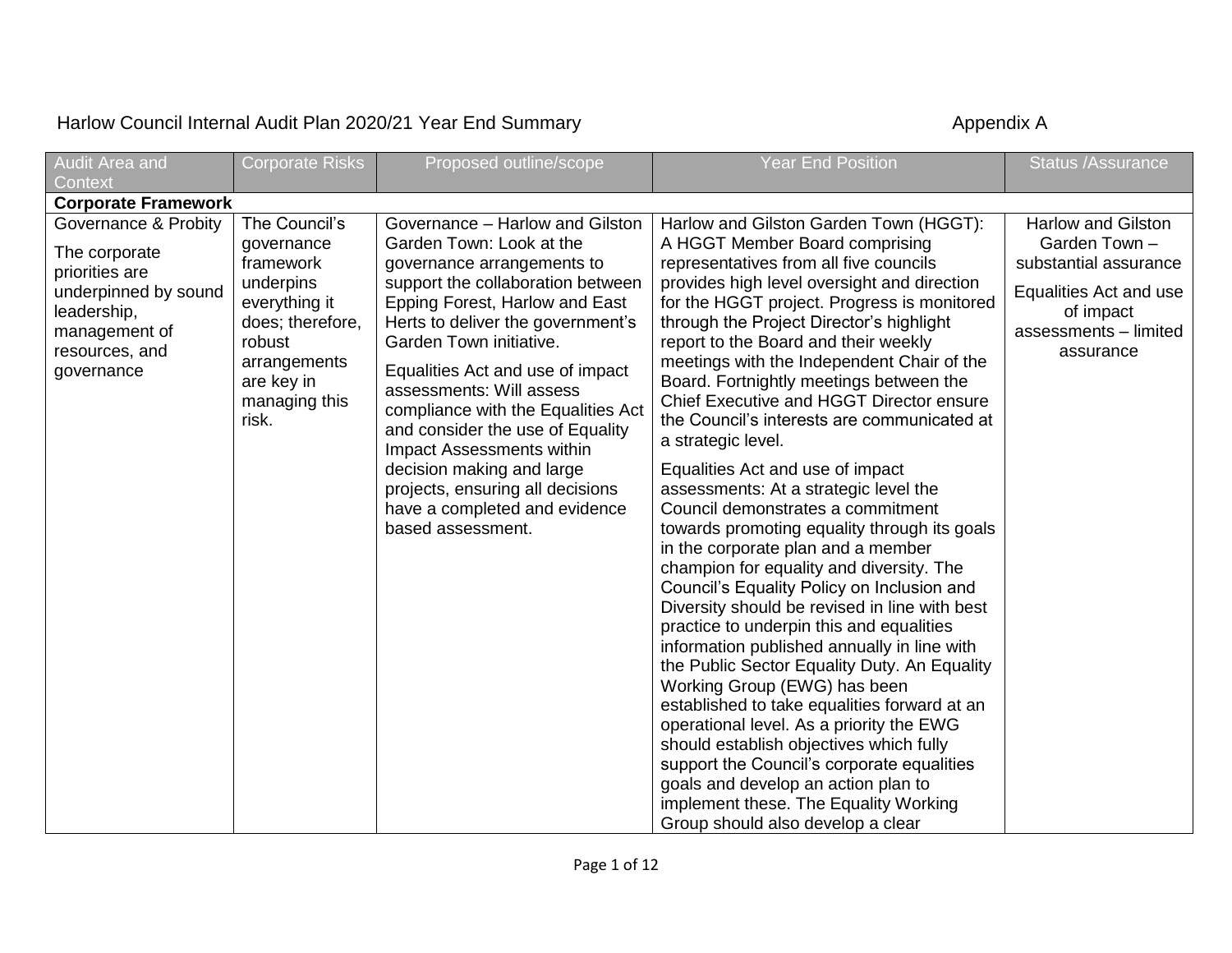| Audit Area and<br>Context                                                            | <b>Corporate Risks</b>                                                                                                                                                      | Proposed outline/scope                                                                                                                                                                                                                                                                                                                                 | Year End Position                                                                                                                                                                                                                                                                                                                                                                                                                                                                                                                                                                                                    | <b>Status /Assurance</b> |
|--------------------------------------------------------------------------------------|-----------------------------------------------------------------------------------------------------------------------------------------------------------------------------|--------------------------------------------------------------------------------------------------------------------------------------------------------------------------------------------------------------------------------------------------------------------------------------------------------------------------------------------------------|----------------------------------------------------------------------------------------------------------------------------------------------------------------------------------------------------------------------------------------------------------------------------------------------------------------------------------------------------------------------------------------------------------------------------------------------------------------------------------------------------------------------------------------------------------------------------------------------------------------------|--------------------------|
|                                                                                      |                                                                                                                                                                             |                                                                                                                                                                                                                                                                                                                                                        | framework to ensure equality impacts are<br>an integral part of the decision-making<br>process.                                                                                                                                                                                                                                                                                                                                                                                                                                                                                                                      |                          |
| Fraud<br>Proactive fraud work                                                        | CR01 (Financial<br>resilience) - any<br>loss through<br>fraud is a drain<br>on resources<br>which, in turn,<br>reduces the<br>amounts<br>available for<br>service delivery. | Member of the Corporate Fraud<br>Group. Oversee the delivery of<br>the Council's anti-fraud and<br>corruption action plan.<br>Potential for fraud considered in<br>all audits. Co-ordinate National<br>Fraud Initiative data matching<br>process.                                                                                                      | Member of the Corporate Fraud Group,<br>which meets quarterly. This group oversees<br>the Council's action plan that co-ordinates<br>the Council's approach and activities that<br>complements the Council's anti-fraud and<br>corruption strategy, which was updated in<br>August 2020.<br>Internal Audit continued in year work<br>regarding the National Fraud Initiative<br>In addition, both Internal Audit and the<br>Corporate Fraud Team at Epping Forest<br>have been assisting the Revenue and<br>Benefits Manager in identifying and<br>targeting potential fraudulent Covid-19<br>business grant claims. | Completed for<br>2020/21 |
| Assurance<br>Framework incl. Risk<br>Management and<br>support to Audit<br>Committee | Risk in<br>achieving<br>corporate<br>priorities as<br>these are<br>underpinned by<br>sound<br>leadership,<br>management of<br>resources, and<br>governance.                 | Co-ordination of year-end<br>assurance reporting, including the<br>Annual Governance Statement.<br>Member of the Corporate<br>Governance Group.<br>Assistance to Head of Finance<br>and the Insurance and Risk<br>Manager in enhancing and<br>embedding the Council's risk<br>management framework.<br>Support and training to the Audit<br>Committee. | Internal Audit drove the annual review each<br>service undertakes regarding the<br>effectiveness of its governance, risk<br>management and internal control<br>arrangements. Findings and key<br>themes/common issues were reported to<br>the Corporate Governance Group and fed<br>into the Annual Governance Statement<br>process.<br>Internal Audit continues to provide advice<br>and good practice as the Council continues<br>to develop its risk management framework.<br>Internal Audit co-ordinated the process for                                                                                         | Completed for<br>2019/20 |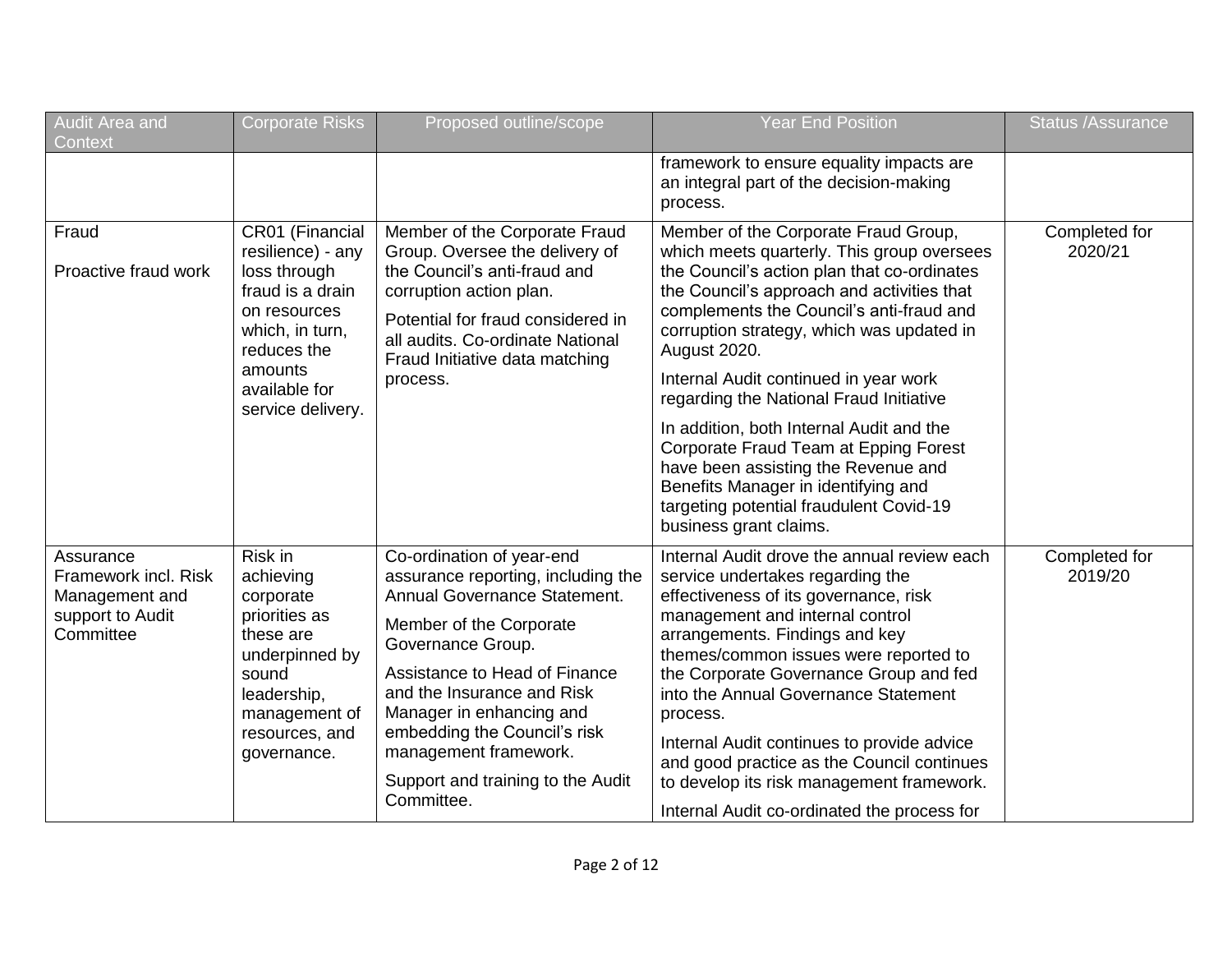| Audit Area and<br>Context                                                                                                                                                          | <b>Corporate Risks</b>                                                                                                                                                                                                      | Proposed outline/scope                                                                                                                                                                                                                                                                                                                                                                                                                                | <b>Year End Position</b>                                                                                                                                                                                                                                                                                                                                                                                                                                                                                                                                                                                                                                                                                                                                                                                                                                                                                                                                                                                                                                    | <b>Status /Assurance</b>                                      |
|------------------------------------------------------------------------------------------------------------------------------------------------------------------------------------|-----------------------------------------------------------------------------------------------------------------------------------------------------------------------------------------------------------------------------|-------------------------------------------------------------------------------------------------------------------------------------------------------------------------------------------------------------------------------------------------------------------------------------------------------------------------------------------------------------------------------------------------------------------------------------------------------|-------------------------------------------------------------------------------------------------------------------------------------------------------------------------------------------------------------------------------------------------------------------------------------------------------------------------------------------------------------------------------------------------------------------------------------------------------------------------------------------------------------------------------------------------------------------------------------------------------------------------------------------------------------------------------------------------------------------------------------------------------------------------------------------------------------------------------------------------------------------------------------------------------------------------------------------------------------------------------------------------------------------------------------------------------------|---------------------------------------------------------------|
|                                                                                                                                                                                    |                                                                                                                                                                                                                             |                                                                                                                                                                                                                                                                                                                                                                                                                                                       | seeking applications as an Independent<br>Member of the Audit and Standards<br>Committee. Interviews took place via Zoom<br>at the beginning of October by three<br>members of the Committee, supported by<br>the Head of Finance and the Internal Audit<br>Manager. An appointment was not made on<br>this occasion and the recruitment process<br>will restart in 2021/22.                                                                                                                                                                                                                                                                                                                                                                                                                                                                                                                                                                                                                                                                                |                                                               |
| Information<br>Management and<br>Governance -<br>Data protection and<br>security. Data sets,<br>owners and protocols.<br>Governance and data<br>sharing. Training and<br>awareness | <b>CR08</b><br>Information<br>Governance<br>and Data<br>Compliance:<br>Breach of data<br>protection and<br>other legislation<br>related risks<br>which could<br>lead to<br>significant fines<br>and reputational<br>damage. | Data retention and disposals:<br>cross cutting review to ensure the<br>Council's data retention and<br>disposal policy is fit for purpose<br>and being complied with.<br>Member of the Corporate<br>Information Governance Group<br>which is chaired by the Head of<br>Governance and includes the<br>Council's Data Protection Officer.<br>(DPO).<br>Continue to assist the Council's<br>DPO by providing assurance and<br>advice in targeted areas. | Data retention and disposals audit: Overall,<br>the Council has a robust data retention and<br>disposals framework parts of which are<br>working well in practice. The framework is<br>reliant on Services and teams owning their<br>data (and rightly so) and ensuring<br>compliance with legislation. The Council<br>needs to ensure there are corporate<br>mechanisms and clear processes to ensure<br>this compliance, providing support where<br>required.<br>Information Governance: Internal Audit has<br>been instrumental in implementing the<br>Information Governance Group's action plan<br>and meet regularly with the Council's DPO<br>to discuss progress. In particular, Internal<br>Audit has assessed where Register of<br>Processing Activities need to be updated<br>and undertaken a benchmarking exercise to<br>assist the review of Contract Standing<br>Orders (CSO's) (See: Procurement) Internal<br>audit has also assisted the DPO with the<br>review of existing processes for dealing with<br>Freedom of Information requests. | Data retention and<br>disposals audit -<br>moderate assurance |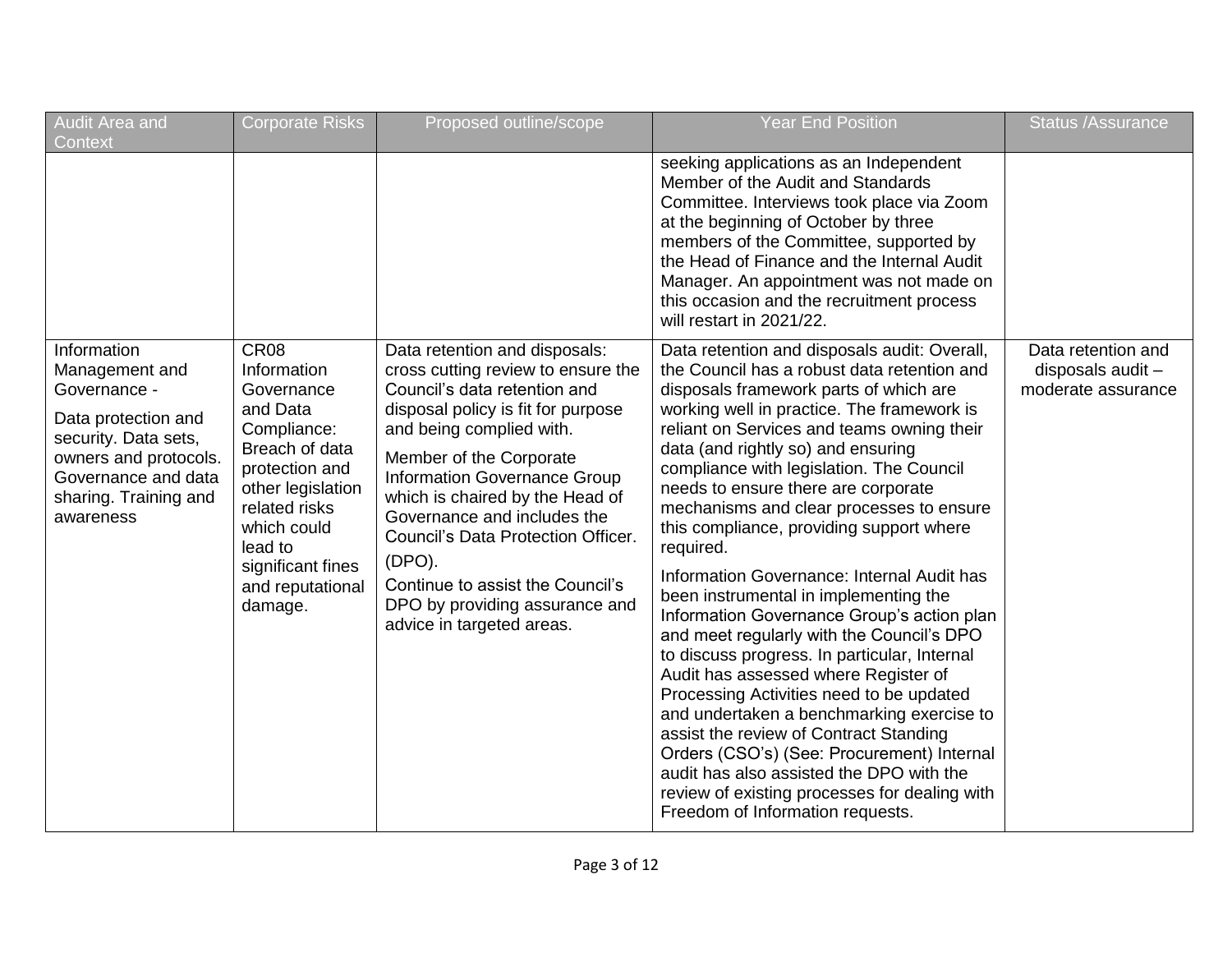| Audit Area and<br>Context                                                                                                                       | <b>Corporate Risks</b>                                                                            | Proposed outline/scope                                                                                                                                                                                                                                                                  | <b>Year End Position</b>                                                                                                                                                                                                                                                                                                                                                                                                                                                                                                                                                                                                                                        | <b>Status /Assurance</b>                                                                                         |
|-------------------------------------------------------------------------------------------------------------------------------------------------|---------------------------------------------------------------------------------------------------|-----------------------------------------------------------------------------------------------------------------------------------------------------------------------------------------------------------------------------------------------------------------------------------------|-----------------------------------------------------------------------------------------------------------------------------------------------------------------------------------------------------------------------------------------------------------------------------------------------------------------------------------------------------------------------------------------------------------------------------------------------------------------------------------------------------------------------------------------------------------------------------------------------------------------------------------------------------------------|------------------------------------------------------------------------------------------------------------------|
| Performance<br>Management:<br>Data integrity &<br>quality (collection,<br>collation, analysis and<br>validation). Use of<br>performance targets | Risk of non-<br>achievement of<br>corporate<br>priorities and<br>lack of<br>transparency.         | The suitability and integrity of<br>Performance Indicators (PIs) are<br>considered within operational<br>audits.<br>During 2020/21 time has been set<br>aside for Internal Audit to assist<br>Policy and Performance in their<br>review of the performance<br>management framework      | No concerns identified regarding<br>performance indicators examined in other<br>audits including parks and landscapes.<br>Except for Accounts Payable where there is<br>a need to improve the payment time of<br>invoices and IT Services to HTS where<br>there is an absence of KPIs.<br>Performance management framework: A<br>review of the framework was undertaken<br>before the pandemic by the Service<br>Manager (Relationship & Commissioning<br>Manager). Then service resources were<br>diverted to support the Council's response<br>Covid-19. The review of the framework will<br>continue in 2021/22 in conjunction with<br><b>Internal Audit</b> | Completed for<br>2020/21                                                                                         |
| Value for Money<br>(VfM) - Guiding<br>principle of the<br>Council                                                                               | VfM helps the<br>Council manage<br>its corporate risk<br>CR01 on<br>financial<br>resilience.      | Value for money and use of<br>benchmarking is considered in all<br>audits.<br>HTS Best Value Review (also part<br>of joint working below): Will<br>review the adequacy of<br>mechanisms to ensure the<br>recommendations from the BVR<br>are implemented with buy-in by all<br>parties. | Areas for improvement in terms of the 3Es<br>(Effectiveness, Efficiency and Economy)<br>identified in a number of audits including<br>payroll, IT Services to HTS and data<br>retention and disposals.<br>HTS Best Value Review - audit is in<br>progress                                                                                                                                                                                                                                                                                                                                                                                                       | Completed for<br>2020/21<br><b>HTS Best Value</b><br>Review - will be<br>reported as part of the<br>2021/22 Plan |
| Joint Working,<br>Shared Services,<br>Outsourcing and<br>Partnerships                                                                           | On corporate<br>risk register:<br>CR06 - Lack of<br>resources and<br>capacity,<br>Council and key | Harlow and Gilston Garden Town<br>(joint initiative with Epping Forest,<br>and East Herts): to ensure joint<br>arrangements are working in the<br>best interests for the Council with<br>appropriate governance and                                                                     | Covered in the governance review of the<br>Garden Town arrangements (see start of<br>Plan).                                                                                                                                                                                                                                                                                                                                                                                                                                                                                                                                                                     | Completed for<br>2020/21                                                                                         |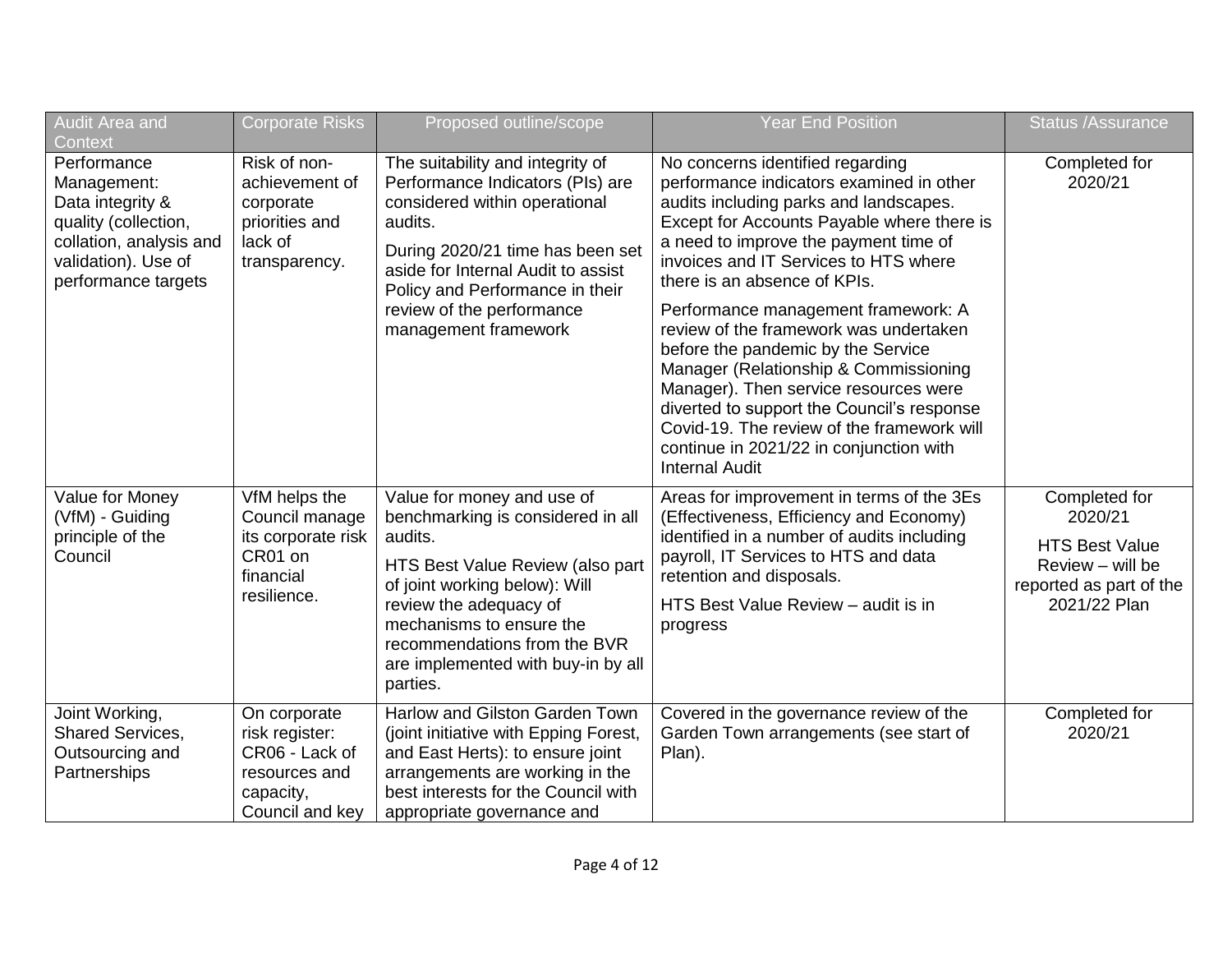| <b>Audit Area and</b><br>Context                                                                                          | Corporate Risks                                                                                                                                                     | Proposed outline/scope                                                                                                                                                                                                                                                                                                                                        | Year End Position                                                                                                                                                                                                                                                                                                                                                                                                                                                                                                                                                       | <b>Status /Assurance</b>                             |  |  |
|---------------------------------------------------------------------------------------------------------------------------|---------------------------------------------------------------------------------------------------------------------------------------------------------------------|---------------------------------------------------------------------------------------------------------------------------------------------------------------------------------------------------------------------------------------------------------------------------------------------------------------------------------------------------------------|-------------------------------------------------------------------------------------------------------------------------------------------------------------------------------------------------------------------------------------------------------------------------------------------------------------------------------------------------------------------------------------------------------------------------------------------------------------------------------------------------------------------------------------------------------------------------|------------------------------------------------------|--|--|
|                                                                                                                           | partners.                                                                                                                                                           | monitoring arrangements in place.                                                                                                                                                                                                                                                                                                                             |                                                                                                                                                                                                                                                                                                                                                                                                                                                                                                                                                                         |                                                      |  |  |
| Projects<br>Business case,<br>project methodology,<br>governance<br>arrangements,<br>contract management<br>and viability | Poor project<br>management<br>increases the<br>risk of projects<br>not being<br>delivered on<br>time, to budget<br>or does not<br>meet the needs<br>of the Council. | Capital projects programme: Will<br>take into account the revised<br>project management methodology<br>being developed within InPhase.<br>New HR system project: Will<br>review the adequacy of project<br>methodology being used as well<br>as providing internal control<br>advice and guidance during the<br>implementation of the HR system<br>(i-Trent). | Capital projects programme: There is an<br>effective framework to monitor financial<br>performance with oversight by budget<br>holders, finance, the Senior Management<br>Board and Cabinet. There is, however,<br>scope to enhance the non-financial<br>monitoring framework<br>New HR system: See HR system<br>implementation later on under Governance                                                                                                                                                                                                               | Capital projects<br>programme-<br>moderate assurance |  |  |
| Contingency                                                                                                               | Annual<br>provision for<br>responsive<br>work, special<br>investigations<br>and/or<br>key/emerging<br>risk areas                                                    | Will take into account<br>themes/issues coming out of the<br>Annual Governance Statement.                                                                                                                                                                                                                                                                     | No special investigations were undertaken<br>by Internal Audit during 2020/21.<br>The majority of contingency time was spent<br>on Covid-19 business grant work. This<br>included liaising with the Revenue and<br>Benefits Manager about pre and post<br>business grant checks, sharing good<br>practice from other councils and exploring<br>the use of central government tools and<br>other fraud related organisations (such as<br>the National Anti-Fraud Network and Cifas,<br>a not-for-profit fraud prevention membership<br>organisation) to undertake these. | Completed for<br>2020/21                             |  |  |
| <b>Themed/cross cutting audits</b>                                                                                        |                                                                                                                                                                     |                                                                                                                                                                                                                                                                                                                                                               |                                                                                                                                                                                                                                                                                                                                                                                                                                                                                                                                                                         |                                                      |  |  |
| <b>Income Streams</b><br>Management of<br>resources features in<br>the corporate plan                                     | To ensure<br>financial<br>resilience the<br>Council needs<br>to protect and<br>maximise its<br>income streams                                                       | The original audit of parking but<br>did not go ahead as planned.                                                                                                                                                                                                                                                                                             | No work undertaken.                                                                                                                                                                                                                                                                                                                                                                                                                                                                                                                                                     | No assurance work<br>undertaken in this<br>area      |  |  |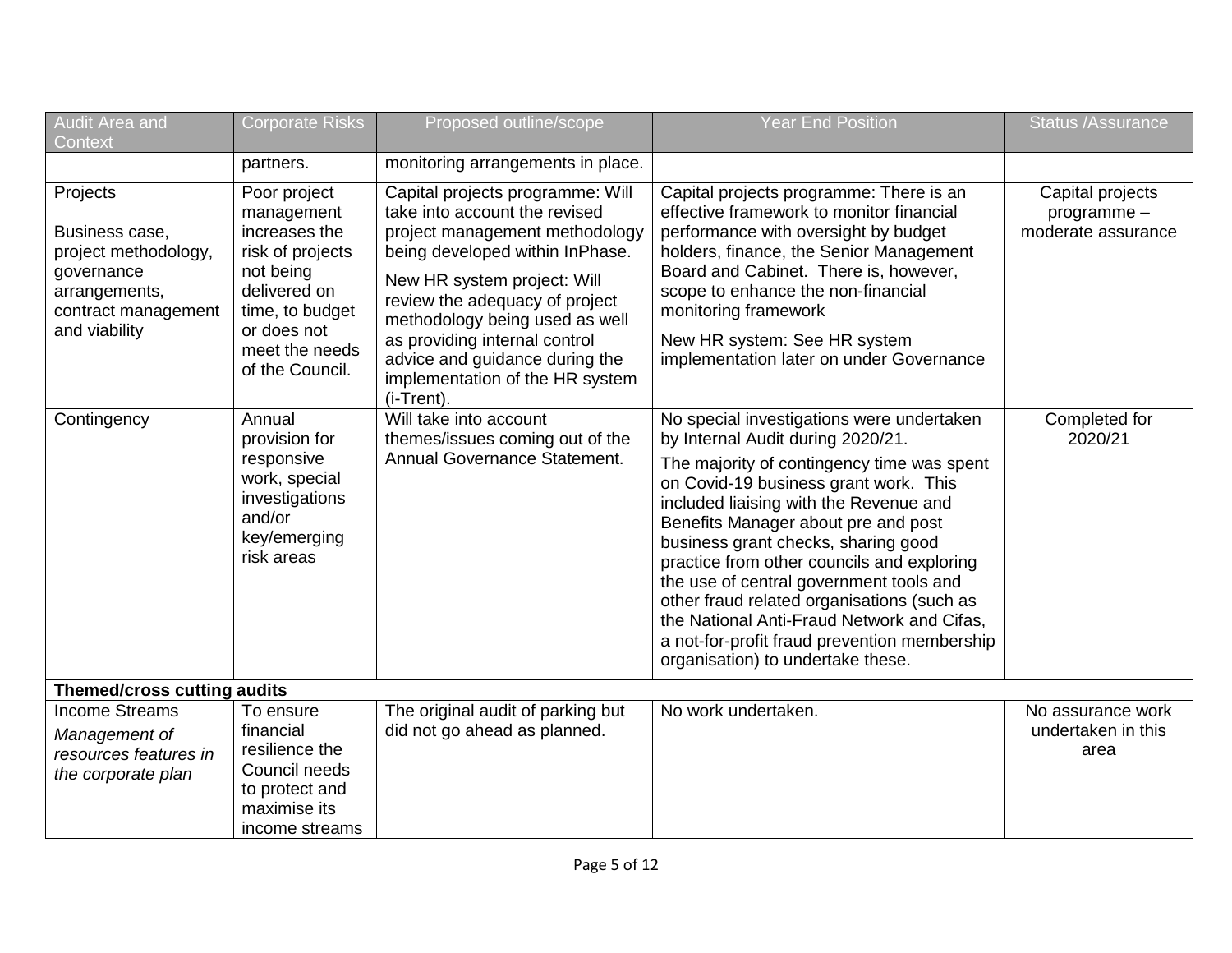| <b>Audit Area and</b><br>Context                                                                                                                                                              | <b>Corporate Risks</b>                                                                                                                                            | Proposed outline/scope                                                                                                                                                                                                                                                                                               | <b>Year End Position</b>                                                                                                                                                                                                                                                                                                                                                                                                                                                                              | <b>Status /Assurance</b>                            |
|-----------------------------------------------------------------------------------------------------------------------------------------------------------------------------------------------|-------------------------------------------------------------------------------------------------------------------------------------------------------------------|----------------------------------------------------------------------------------------------------------------------------------------------------------------------------------------------------------------------------------------------------------------------------------------------------------------------|-------------------------------------------------------------------------------------------------------------------------------------------------------------------------------------------------------------------------------------------------------------------------------------------------------------------------------------------------------------------------------------------------------------------------------------------------------------------------------------------------------|-----------------------------------------------------|
| Procurement<br>Themed audits -<br>compliance, VfM,<br>fraud, goods and<br>services. End to end<br>processes (need,<br>selection,<br>appointment, contract<br>management & exit<br>strategies) | <b>Risks include</b><br>non-compliance<br>with legislation,<br>fraud, not<br>achieving value<br>for money, poor<br>service delivery.                              | <b>Financial Regulations and</b><br>Contract Standing Orders -<br>delegated authorities: Internal<br>Audit will assess, in conjunction<br>with the Head of Finance,<br>whether the Council's delegated<br>financial authorities are still fit for<br>purpose; benchmarking as<br>appropriate.                        | Internal Audit benchmarked the Council's<br>Contract Standing Orders (CSO) against 14<br>other district councils, with a focus on<br>comparison of procurement thresholds,<br>delegation and financial limits. The results<br>of this have been fed into the Council's<br>updated CSO which will go to Full Council<br>for approval in 2021/22. A review of the<br>Council's Financial Regulations is planned<br>for 2021/22.                                                                         | Completed for<br>2021/22                            |
| Health & Safety                                                                                                                                                                               | Risk of<br>compromising<br>the health and<br>safety of<br>individuals and<br>non-compliance<br>with H&S<br>legislation<br>leading to fines<br>or<br>imprisonment. | See housing section below -<br>overview of H&S related<br>inspections: gas, fire safety,<br>electrical legionella, asbestos and<br>lifts.                                                                                                                                                                            | H&S related inspections audit now forms<br>part of the 2021/22 Plan. The audit was<br>deferred due to staff availability and<br>services prioritising Covid-19 related issues.<br>During 2020/21 Internal Audit kept a<br>watching brief regarding Covid-19 H&S<br>related issues for staff, and those coming<br>into Council offices. This included review of<br>the Council's Covid-19 risk assessment.                                                                                             | Completed for<br>2020/21                            |
| <b>Business Continuity</b><br>Planning (BCP)                                                                                                                                                  | Without<br>adequate BCP<br>the Council<br>could fail to<br>deliver its<br>services in the<br>event of<br>significant<br>incident.                                 | <b>Business Continuity Planning:</b><br>Assist the Council to ensure<br>lessons learnt from the<br>coronavirus epidemic are<br>captured and acted upon.<br>IT Disaster Recovery: A specialist<br>IT auditor will be used to<br>undertake a technical review of<br>the Council's IT Disaster<br>Recovery arrangements | Internal Audit kept a watching brief during<br>the year by speaking to key officers and<br>reviewing the outcomes from the Covid-19<br>recovery groups.<br>IT Disaster Recovery: Whilst Disaster<br>Recovery plans were confirmed to be in<br>place, they had not been reviewed or<br>updated since January 2018. No full<br>recovery test has yet been undertaken to<br>confirm that adequacy of fallback<br>arrangements, although some departmental<br>ones have taken place. The risk exists that | <b>IT Disaster Recovery</b><br>- moderate assurance |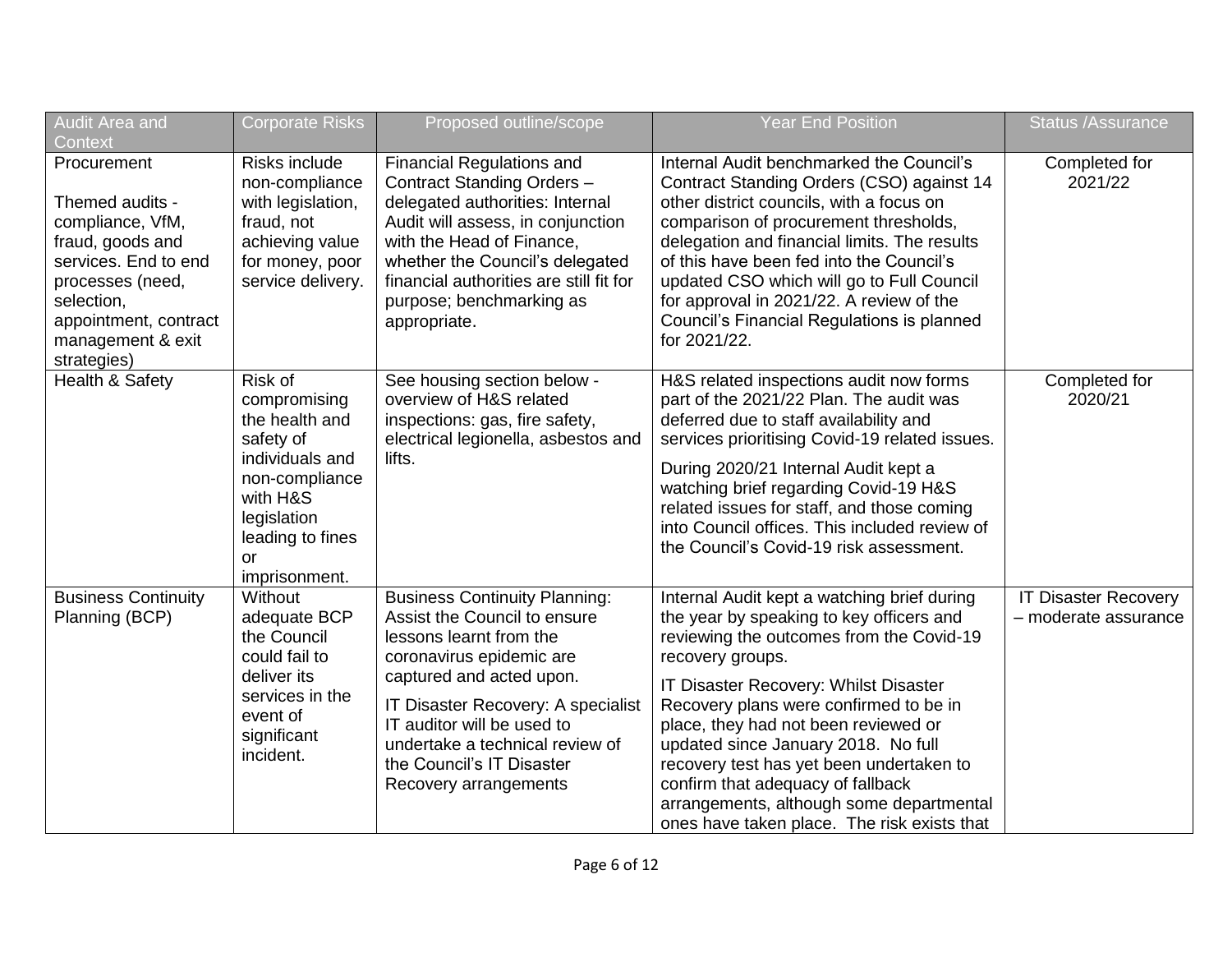| Audit Area and<br>Context                                                                                                                                                                         | <b>Corporate Risks</b>         | Proposed outline/scope                                                                                                                                                                                                                                                                                                                                                                                                                                         | <b>Year End Position</b>                                                                                                                                                                                                                                                                                                                                                                                                                                                                                                                                                                                                                                                                                                                                                                                                                                                                                                                                                                                   | <b>Status /Assurance</b>                                                                                                                     |
|---------------------------------------------------------------------------------------------------------------------------------------------------------------------------------------------------|--------------------------------|----------------------------------------------------------------------------------------------------------------------------------------------------------------------------------------------------------------------------------------------------------------------------------------------------------------------------------------------------------------------------------------------------------------------------------------------------------------|------------------------------------------------------------------------------------------------------------------------------------------------------------------------------------------------------------------------------------------------------------------------------------------------------------------------------------------------------------------------------------------------------------------------------------------------------------------------------------------------------------------------------------------------------------------------------------------------------------------------------------------------------------------------------------------------------------------------------------------------------------------------------------------------------------------------------------------------------------------------------------------------------------------------------------------------------------------------------------------------------------|----------------------------------------------------------------------------------------------------------------------------------------------|
|                                                                                                                                                                                                   |                                |                                                                                                                                                                                                                                                                                                                                                                                                                                                                | without regular and thorough testing, the<br>Council could experience significant and<br>unnecessary downtime in the event of a live<br>invocation. ICT had undertaken extensive<br>work to set up a fallback data centre. In<br>addition, live and Disaster Recovery servers<br>were configured to ensure data was<br>replicated across the two data centres. All<br>servers were physically secure and subject<br>to regular data backup.                                                                                                                                                                                                                                                                                                                                                                                                                                                                                                                                                                |                                                                                                                                              |
| <b>Key Financial</b><br>Controls (KFC)<br>Four-year rolling<br>programme of full<br>system and key<br>control audits (unless<br>significant change in<br>process/system or<br>poor audit outcome) | CR01 (Financial<br>resilience) | Rolling programme of key<br>financial control (KFC) audits. For<br>2020/21 these are:<br><b>Fixed Assets Register</b><br><b>Treasury Management</b><br><b>Housing Benefit</b><br>In addition, the following two<br>audits were undertaken to review<br>the robustness and effectiveness<br>of internal controls as the Council<br>began its recovery phase and<br>suitableness of these for the<br>future:<br>Payroll (light touch)<br><b>Accounts Payable</b> | Fixed asset register: The Fixed Asset<br>Register is regularly updated for<br>acquisitions, disposals, and the recording of<br>depreciation. There is a framework of<br>controls in place to ensure that Council<br>assets are safeguarded. ICT Assets shown<br>on the Corporate Asset Register are<br>recorded in more detail on the ICT Asset<br>Register. Internal Audit was unable to trace<br>some IT purchases of PCs within the<br>sample tested to the ICT Asset<br>Inventory/Register. A contributory factor<br>was that the 'Delivery Date' and 'Install<br>Date' fields of the ICT Asset<br>Inventory/Register are not always<br>completed. A further contributory factor is<br>that since the latter part of 2019, and<br>through 'lockdown', large orders of ICT<br>equipment have been made and instead of<br>being recorded in the ICT Asset<br>Register/Inventory on a second<br>'Homeworking' spreadsheet.<br>Treasury Management: Deferred 2021/22<br>due to staffing changes within the | Fixed asset register -<br>moderate assurance<br>Payroll (light touch) -<br>substantial assurance<br>Accounts Payable -<br>moderate assurance |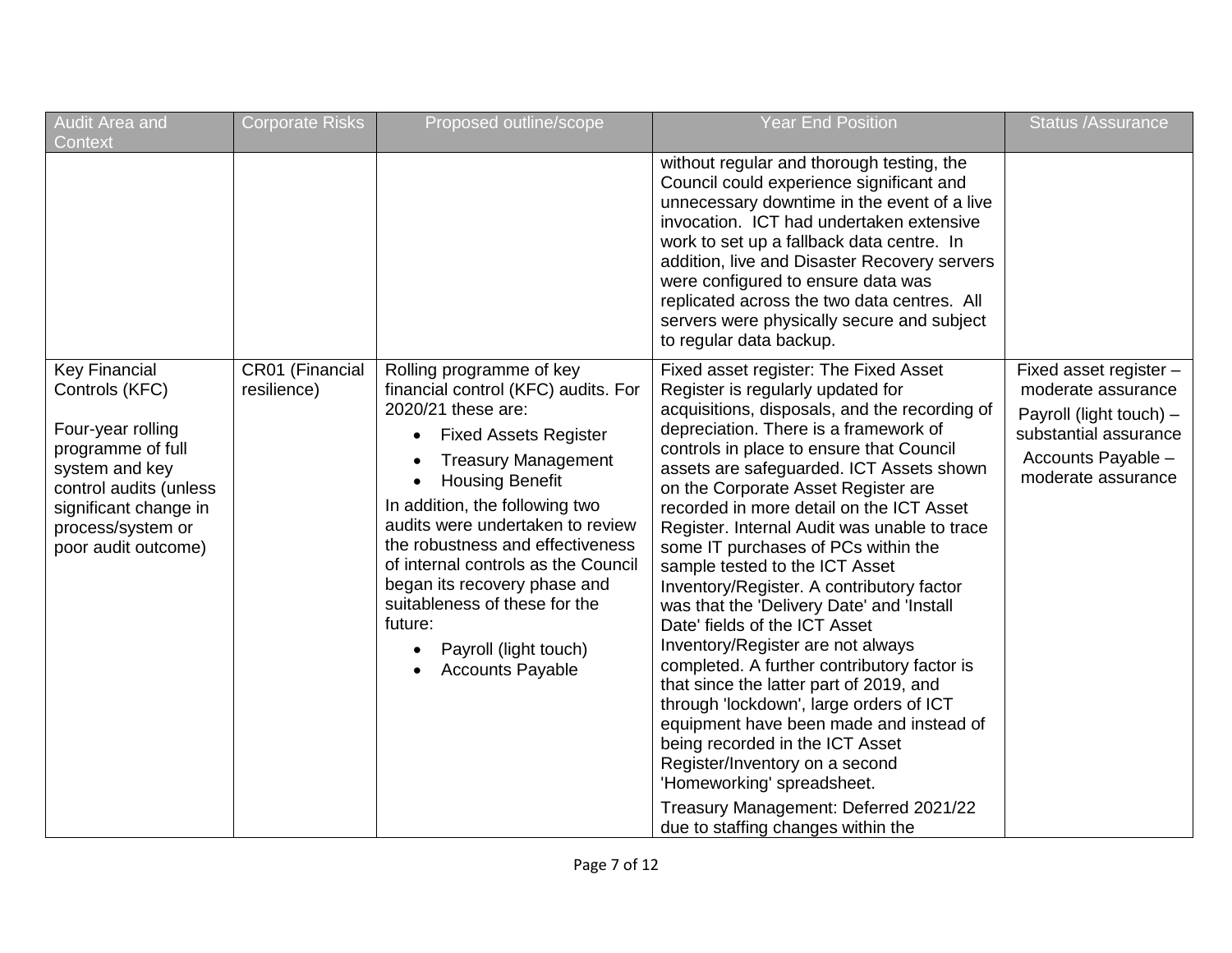| Audit Area and<br>Context                                                                                                                                                                                          | <b>Corporate Risks</b>                                                                                                                                                           | Proposed outline/scope                                                                                                      | <b>Year End Position</b>                                                                                                                                                                                                                                                                                                                                                                                                                                                                      | <b>Status /Assurance</b>                                   |
|--------------------------------------------------------------------------------------------------------------------------------------------------------------------------------------------------------------------|----------------------------------------------------------------------------------------------------------------------------------------------------------------------------------|-----------------------------------------------------------------------------------------------------------------------------|-----------------------------------------------------------------------------------------------------------------------------------------------------------------------------------------------------------------------------------------------------------------------------------------------------------------------------------------------------------------------------------------------------------------------------------------------------------------------------------------------|------------------------------------------------------------|
|                                                                                                                                                                                                                    |                                                                                                                                                                                  |                                                                                                                             | accountancy function<br>Housing Benefit: Deferred to 2021/22 due to<br>staff availability and services prioritising<br>Covid-19 related issues                                                                                                                                                                                                                                                                                                                                                |                                                            |
|                                                                                                                                                                                                                    |                                                                                                                                                                                  |                                                                                                                             | Payroll (light touch): The purpose of this<br>audit was to ensure robust controls were in<br>place at the start of and during the Covid-19<br>pandemic as processes had to quickly<br>evolve as most staff were required to work<br>from home. The audit confirms that since<br>March 2020 the Council has maintained<br>effective payroll systems and processes.                                                                                                                             |                                                            |
|                                                                                                                                                                                                                    |                                                                                                                                                                                  |                                                                                                                             | Accounts Payable: This audit confirms that<br>since March 2020, changes made to<br>Accounts Payable systems and processes<br>in response to Covid-19 are working well<br>and in the best interests of the Council.<br>However, the Council consistency fails to<br>achieve its KPI of paying invoices within 30<br>days of the invoice date. Use of exception<br>reporting and working with officers should<br>address the problem.                                                           |                                                            |
| <b>IT Audits:</b><br>IT Governance, IT<br>Regulation,<br>Security/Privacy,<br><b>Business Systems,</b><br>DRP/BCP, Network,<br>Emerging<br>Technologies e.g.<br>mobile devices,<br>IT Applications and<br>Projects | CR <sub>08</sub><br>Information<br>Governance<br>and Data<br>Compliance:<br>Risks around<br>data and asset<br>security and<br>loss of service.<br>Opportunity for<br>IT to be an | Provision of IT services to HTS:<br>assess whether IT services<br>provided by the Council to HTS<br>works for both parties. | Provision of IT services to HTS: Whilst there<br>is a formal contract and Service Level<br>Agreement (SLA) that describes activities to<br>be provided, performance measures and<br>specific KPIs which would help to monitor<br>and assess contract performance are<br>absent. The contract provides for non-<br>standard billable work (e.g. out of hours<br>support or overtime worked not being<br>charged). It is possible that such work is<br>being absorbed by ICT and an opportunity | Provision of IT<br>services to HTS -<br>moderate assurance |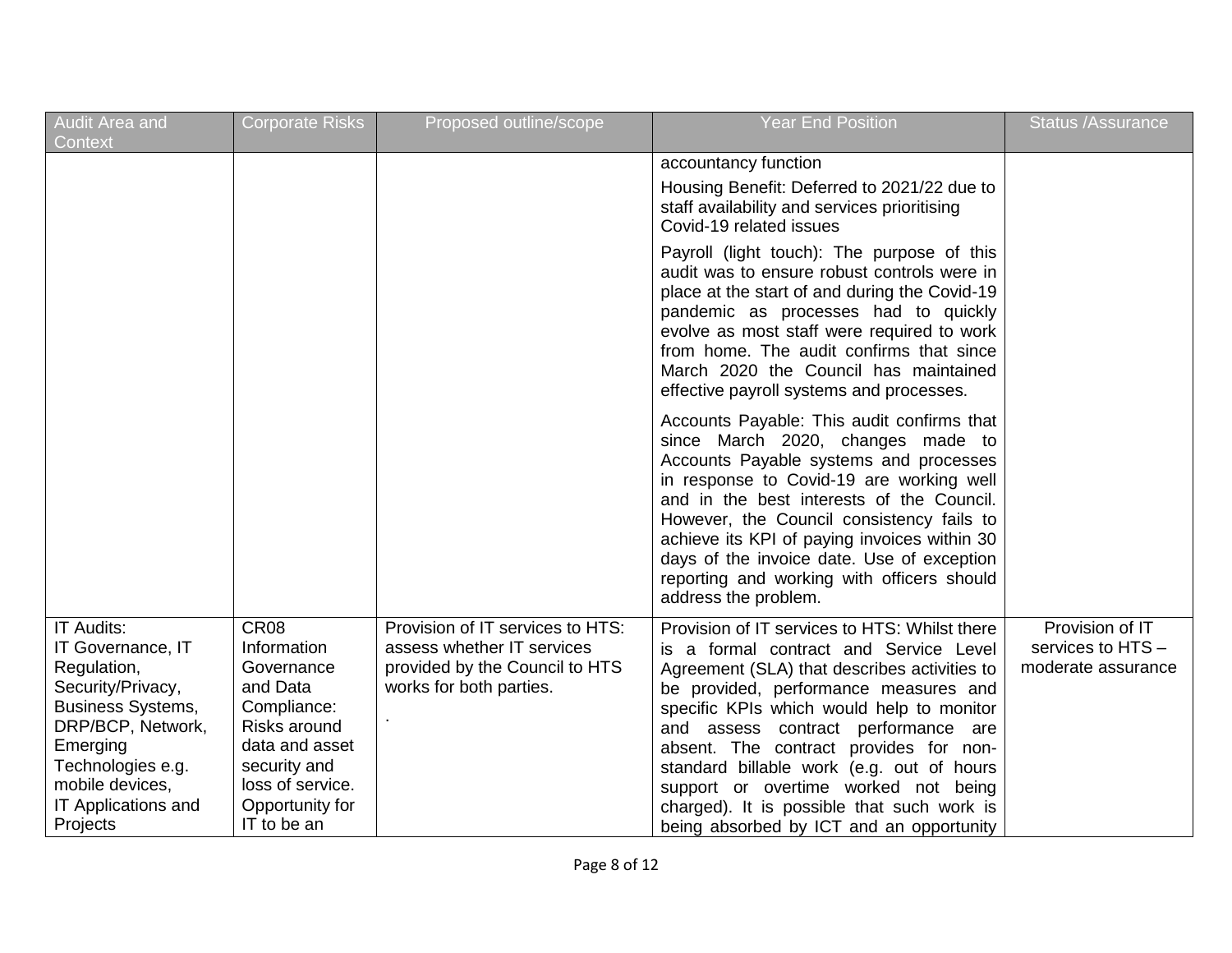| <b>Audit Area and</b><br>Context                                                                                                                                       | <b>Corporate Risks</b>                                                                                               | Proposed outline/scope                                                                                                                                                                                                                                                                                                                                                                                           | <b>Year End Position</b>                                                                                                                                                                                                                                                                                                                                                                                                                                                                                                                                                                                                                                                                                                                                                                                                                                                                                                         | <b>Status /Assurance</b>                                                                                                                                                |
|------------------------------------------------------------------------------------------------------------------------------------------------------------------------|----------------------------------------------------------------------------------------------------------------------|------------------------------------------------------------------------------------------------------------------------------------------------------------------------------------------------------------------------------------------------------------------------------------------------------------------------------------------------------------------------------------------------------------------|----------------------------------------------------------------------------------------------------------------------------------------------------------------------------------------------------------------------------------------------------------------------------------------------------------------------------------------------------------------------------------------------------------------------------------------------------------------------------------------------------------------------------------------------------------------------------------------------------------------------------------------------------------------------------------------------------------------------------------------------------------------------------------------------------------------------------------------------------------------------------------------------------------------------------------|-------------------------------------------------------------------------------------------------------------------------------------------------------------------------|
|                                                                                                                                                                        | enabler for<br>delivering the<br>Council's<br>priorities                                                             |                                                                                                                                                                                                                                                                                                                                                                                                                  | to recover this cost is being missed.                                                                                                                                                                                                                                                                                                                                                                                                                                                                                                                                                                                                                                                                                                                                                                                                                                                                                            |                                                                                                                                                                         |
| <b>Operational/service audits</b>                                                                                                                                      |                                                                                                                      |                                                                                                                                                                                                                                                                                                                                                                                                                  |                                                                                                                                                                                                                                                                                                                                                                                                                                                                                                                                                                                                                                                                                                                                                                                                                                                                                                                                  |                                                                                                                                                                         |
| Housing:<br><b>Housing Management</b><br><b>Property Services</b><br>Housing Needs and<br><b>Options</b><br><b>Sheltered Housing</b><br>Area Housing<br>Home Ownership | CR03 - Lack of<br>Suitable<br><b>Housing Mix</b><br>CR04 - Lack of<br>adequate<br>Council housing                    | Overview of H&S related<br>inspections: gas, fire safety,<br>electrical legionella, asbestos and<br>lifts: Overview of H&S related<br>inspections: gas, fire safety,<br>electrical legionella, asbestos and<br>lifts. This audit builds on audits<br>undertaken in recent years on gas<br>safety and asbestos to give a<br>holistic view on how this is being<br>managed for the Council's<br>housing properties | This audit now forms part of the 2021/22<br>Plan and was deferred due to staff<br>availability and services prioritising Covid-19<br>related issues<br>Former Tenant Arrears (FTA): A follow up<br>audit of former tenant arrears was<br>undertaken to review the implementation of<br>the recommendations made in the previous<br>Internal Audit report issued in April 2020<br>which was given limited assurance. Some<br>progress has been made since the previous<br>audit. The void property list is reviewed<br>regularly, therefore, that high priority<br>recommendation has been implemented.<br>The other high priority recommendation<br>made relates to the review of aged debts<br>and this is in progress, being a larger piece<br>of work. Priority is given to the recovery of<br>current rent arrears so there is limited<br>resource for the review of former tenant<br>debts and still needs to be addressed. | Overview of housing<br>H&S related<br>inspections: will be<br>reported as part of the<br>2021/22 Plan<br><b>Former Tenant</b><br>Arrears - follow up<br>audit completed |
| Community<br>Wellbeing:<br><b>Community Safety</b><br>Community, Leisure<br>and Culture<br><b>Customer &amp; Media</b><br>Services                                     | CR05 - Inability<br>to fulfil<br>Community<br>Leadership role<br>CR07 - Ability to<br>support children<br>and family | Events Management: This audit<br>was to look at the role of the<br>recently created Events Officer<br>post and ensure there is a joined<br>up approach across the Council<br>which meets the public's needs.                                                                                                                                                                                                     | This audit did not materialise as no events<br>took place due to the pandemic.<br>However, assurances for this service area<br>provided via the Harlow and Gilston Garden<br>Town audit - see earlier.                                                                                                                                                                                                                                                                                                                                                                                                                                                                                                                                                                                                                                                                                                                           | Completed for<br>2020/21                                                                                                                                                |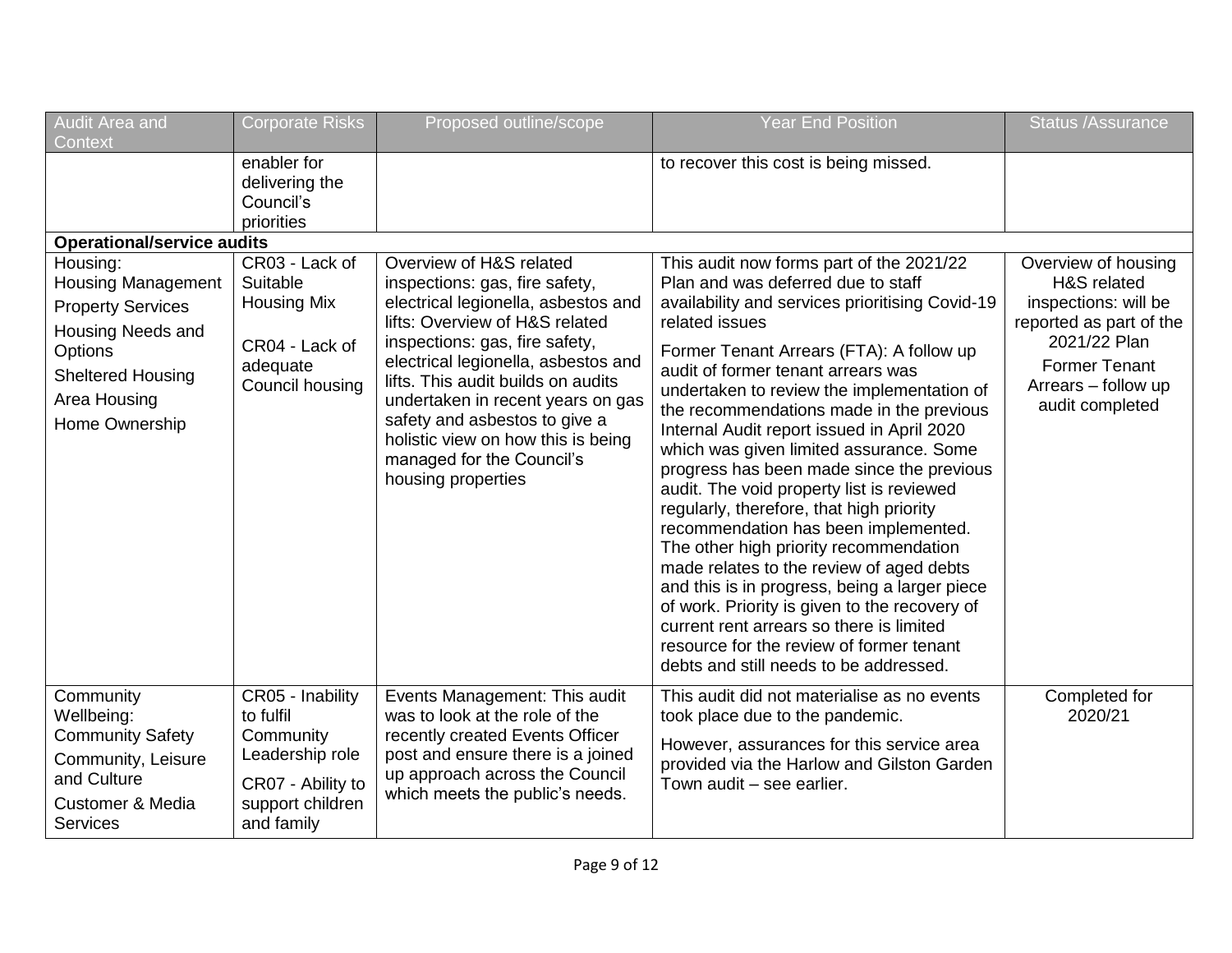| Audit Area and<br>Context                                                                                                                                                                   | <b>Corporate Risks</b>                                                      | Proposed outline/scope                                                                                                                                                                                                                                                            | <b>Year End Position</b>                                                                                                                                                                                                                                                                                                                                                                                                                                                                                                                                                                                                                                                                                                                                                                                                                                                                                                       | <b>Status /Assurance</b>                                                                                                                 |
|---------------------------------------------------------------------------------------------------------------------------------------------------------------------------------------------|-----------------------------------------------------------------------------|-----------------------------------------------------------------------------------------------------------------------------------------------------------------------------------------------------------------------------------------------------------------------------------|--------------------------------------------------------------------------------------------------------------------------------------------------------------------------------------------------------------------------------------------------------------------------------------------------------------------------------------------------------------------------------------------------------------------------------------------------------------------------------------------------------------------------------------------------------------------------------------------------------------------------------------------------------------------------------------------------------------------------------------------------------------------------------------------------------------------------------------------------------------------------------------------------------------------------------|------------------------------------------------------------------------------------------------------------------------------------------|
| Youth & Citizenship                                                                                                                                                                         | aspirations                                                                 |                                                                                                                                                                                                                                                                                   |                                                                                                                                                                                                                                                                                                                                                                                                                                                                                                                                                                                                                                                                                                                                                                                                                                                                                                                                |                                                                                                                                          |
| Regeneration and<br><b>Enterprise Zone</b>                                                                                                                                                  | CR02 - The<br><b>Harlow Offer</b>                                           |                                                                                                                                                                                                                                                                                   |                                                                                                                                                                                                                                                                                                                                                                                                                                                                                                                                                                                                                                                                                                                                                                                                                                                                                                                                |                                                                                                                                          |
|                                                                                                                                                                                             | CR06 - Lack of<br>Resources and<br>Capacity,<br>Council and key<br>partners |                                                                                                                                                                                                                                                                                   |                                                                                                                                                                                                                                                                                                                                                                                                                                                                                                                                                                                                                                                                                                                                                                                                                                                                                                                                |                                                                                                                                          |
| Environment and<br>Planning:<br>Operations and,<br>energy planning<br>Planning & Building<br>Control<br><b>Environmental Health</b><br>Licensing<br>Streetscene<br><b>Health and Safety</b> | CR06 - Lack of<br>Resources and<br>Capacity,<br>Council and key<br>partners | Parks, landscapes and<br>Streetscene: The parks and<br>landscapes audit will assess<br>new processes implemented<br>2018/19 and to include<br>playgrounds<br>Planning and Building Control: will<br>also include covenant control<br>being a source of income for the<br>Council. | Parks and landscapes: Grounds<br>maintenance services are delivered by HTS<br>(Property and Environment Ltd) in<br>accordance with the contract payment<br>mechanism, however improvements are<br>required for the service to meet the needs of<br>the Council. The implementation of an<br>annual grounds maintenance programme<br>will inform the Council of the service plans<br>in terms of planting and maintenance<br>activities throughout the year.<br>The arboriculture service is reactive,<br>responding to emergency works and calls<br>received from the public. There is no annual<br>schedule for planned inspection of trees<br>which, if in place, would provide assurance<br>that trees in public places are inspected and<br>maintained in order of risk. An improvement<br>action plan has been developed by HTS to<br>complete outstanding tree work and is being<br>led by HTS working with the Council. | Parks and landscapes<br>- limited assurance<br>for arboriculture<br>service and moderate<br>assurance for grounds<br>maintenance service |
|                                                                                                                                                                                             |                                                                             |                                                                                                                                                                                                                                                                                   | Planning and Building Control: The audit<br>was deferred due to staff availability and                                                                                                                                                                                                                                                                                                                                                                                                                                                                                                                                                                                                                                                                                                                                                                                                                                         |                                                                                                                                          |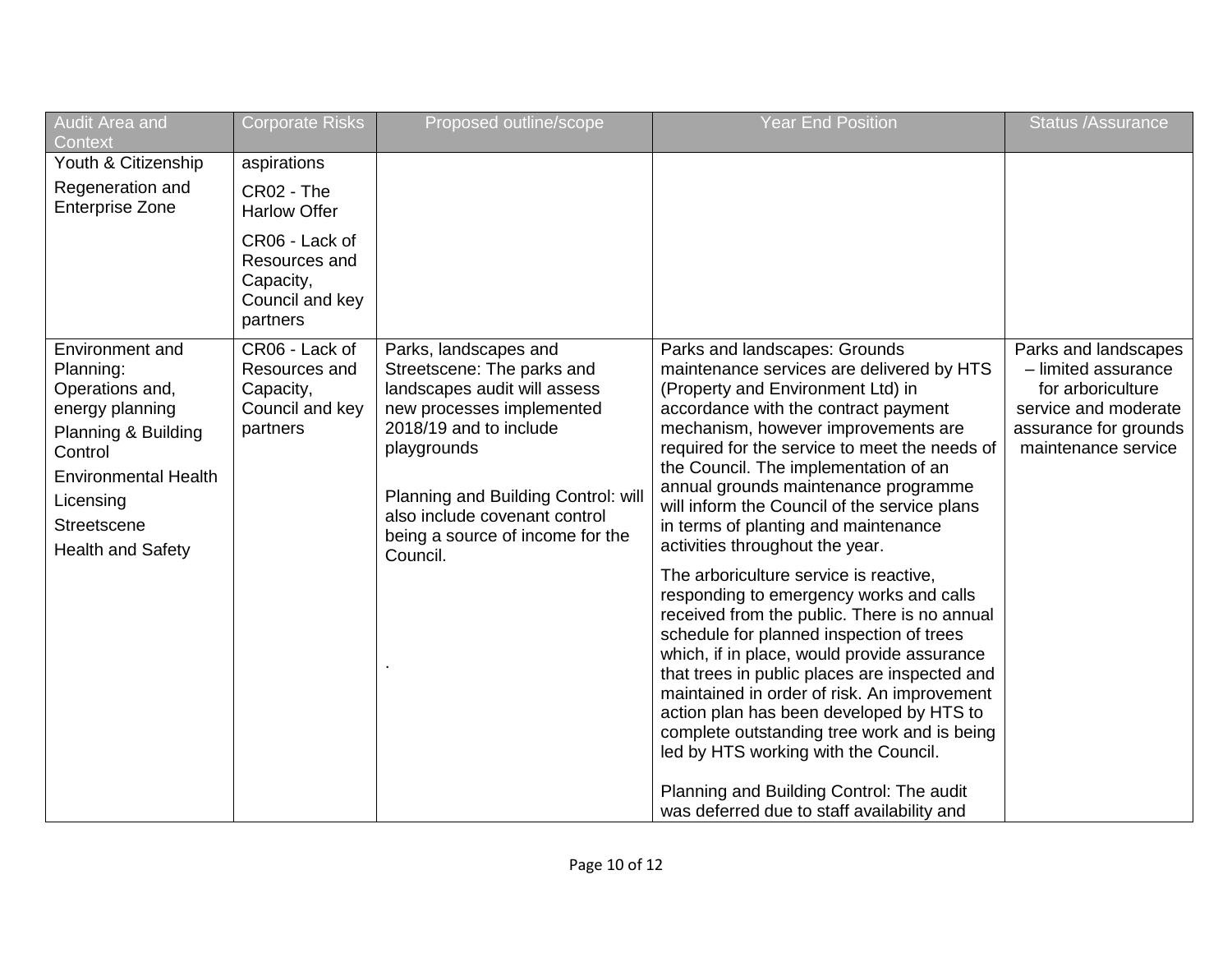| Audit Area and<br><b>Context</b>                                                                                                                                                                                                                                             | <b>Corporate Risks</b>                                                                                   | Proposed outline/scope                                                                                                                                                                                                                                                                                                                                                                                                                                                                       | <b>Year End Position</b>                                                                                                                                                                                                                                                                                                                                                                                                              | <b>Status /Assurance</b> |
|------------------------------------------------------------------------------------------------------------------------------------------------------------------------------------------------------------------------------------------------------------------------------|----------------------------------------------------------------------------------------------------------|----------------------------------------------------------------------------------------------------------------------------------------------------------------------------------------------------------------------------------------------------------------------------------------------------------------------------------------------------------------------------------------------------------------------------------------------------------------------------------------------|---------------------------------------------------------------------------------------------------------------------------------------------------------------------------------------------------------------------------------------------------------------------------------------------------------------------------------------------------------------------------------------------------------------------------------------|--------------------------|
|                                                                                                                                                                                                                                                                              |                                                                                                          |                                                                                                                                                                                                                                                                                                                                                                                                                                                                                              | services prioritising Covid-19 related issues.<br>It now forms part of the 2021/22 Plan                                                                                                                                                                                                                                                                                                                                               |                          |
| Governance:<br>Corporate &<br>Governance Support<br><b>Legal Services</b><br><b>Electoral Services</b><br><b>Human Resources</b><br>Procurement &<br>Relationship (covered<br>elsewhere in the plan)<br>Policy & Performance<br>(covered under<br>performance<br>management) | Risk of<br>corporate<br>priorities not<br>being met<br>should these<br>service areas<br>fail to deliver. | HR system implementation:<br>Internal Audit will provide internal<br>control advice and guidance as<br>the new HR system (iTrent) is<br>implemented<br>Service/business planning and<br>risk management: working in<br>conjunction with the policy,<br>performance and risk services<br>Internal Audit will continue to help<br>the Council develop its approach<br>to service and business planning<br>ensuring this is integrated with<br>budget setting and risk<br>management processes. | iTrent project: Internal Audit throughout<br>2020/21 continued overseeing the project<br>plan for implementation of the new HR<br>system (iTrent), The planned go-live date of<br>December 2020 for the payroll module was<br>successfully achieved, the project has now<br>moved on to phase two. Internal audit has<br>facilitated discussions between key<br>departments to ensure there is a holistic<br>approach to the project. | Completed for<br>2020/21 |
| Finance:<br><b>Revenues &amp; Benefits</b><br>(covered under KFC<br>audits)<br>ICT (covered<br>elsewhere in the plan)<br>Accountancy (see<br>also KFC audits)<br>Insurance<br><b>Internal Audit</b>                                                                          | CR01 (Financial<br>resilience)                                                                           | Covered in other audits                                                                                                                                                                                                                                                                                                                                                                                                                                                                      | See earlier for IT and key financial control<br>audits                                                                                                                                                                                                                                                                                                                                                                                | Completed for<br>2020/21 |
| <b>Follow Up Audits</b><br>Review of progress<br>against                                                                                                                                                                                                                     | Tracker process<br>ensures risks<br>identified in<br>audits have                                         | Includes specific follow up work<br>especially where Limited<br>assurance previously given.<br>Includes maintaining the                                                                                                                                                                                                                                                                                                                                                                      | Implementation of all recommendations<br>continues to be scrutinised as part of the<br>tracker process. Recommendations made in<br>previous reports are routinely followed up                                                                                                                                                                                                                                                         | Completed for<br>2020/21 |